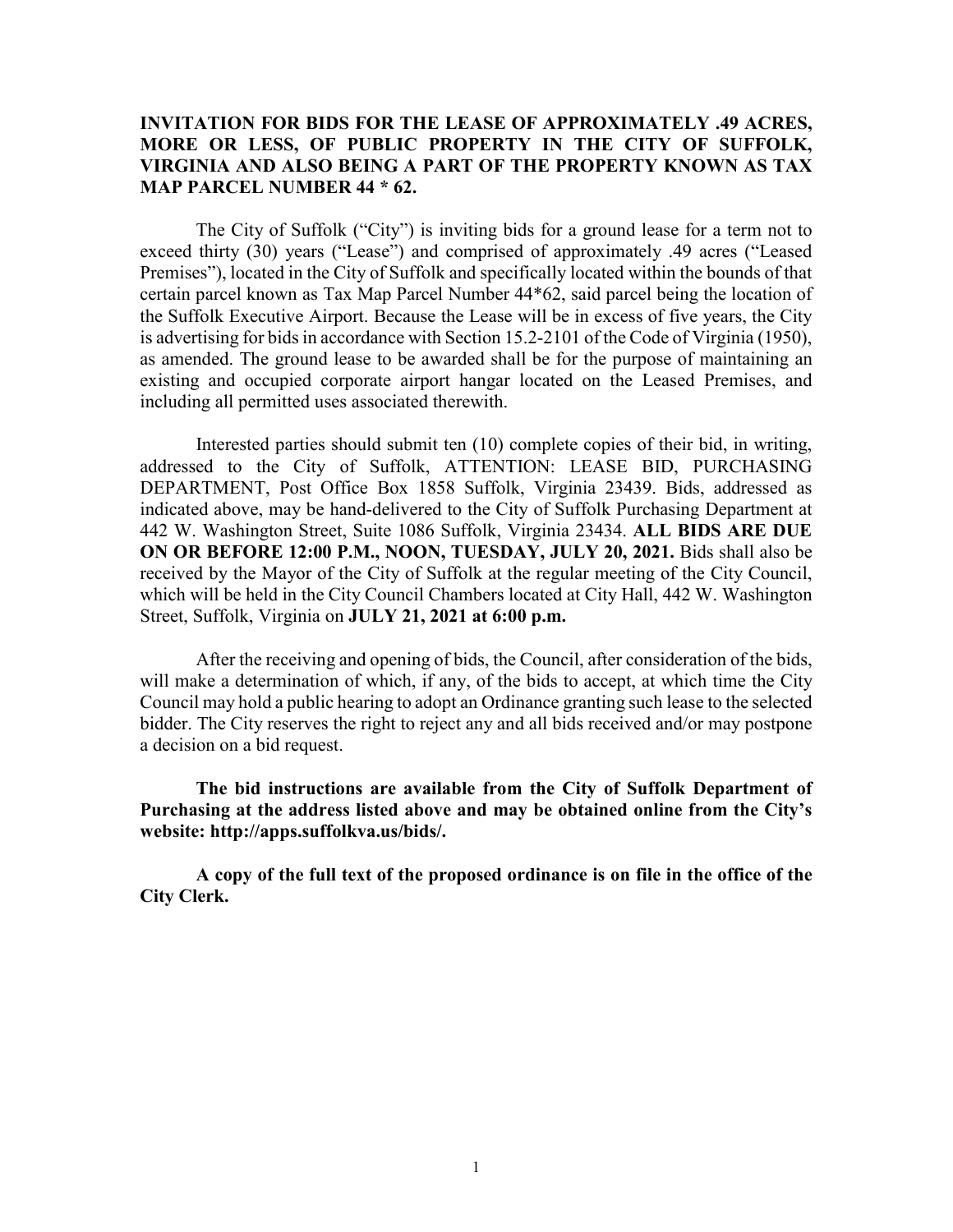

### **BID INSTRUCTIONS**

# **INVITATION FOR BIDS FOR THE LEASE OF APPROXIMATELY .49 ACRES, MORE OR LESS, OF PUBLIC PROPERTY IN THE CITY OF SUFFOLK, VIRGINIA AND ALSO BEING A PART OF THE PROPERTY KNOWN AS TAX MAP PARCEL NUMBER 44 \* 62.**

### **CONTENTS OF BID PACKAGE**

Each bid package must contain, at a minimum, the following written information with documentation suitable for evaluation:

#### **COMPLETED BID FORM**

The respondent shall complete the Bid Form, attached hereto as Exhibit A, setting forth the information requested for the respondent's offer, including the proposal for the use of the Leased Premises. Completion of the Bid Form signifies acceptance of the terms outlined in the General Terms of the Lease set forth in Exhibit B.

#### **QUALIFICATIONS**

The respondent shall produce evidence of ownership or other proof of authority to occupy and possess the existing structure located on the Leased Premises.

#### **OTHER INFORMATION**

Bond.

The successful respondent shall be required to execute a bond, with good and sufficient security, in a sum to be determined by the City, pursuant to Section 15.2-2104 of the Code of Virginia (1950), as amended.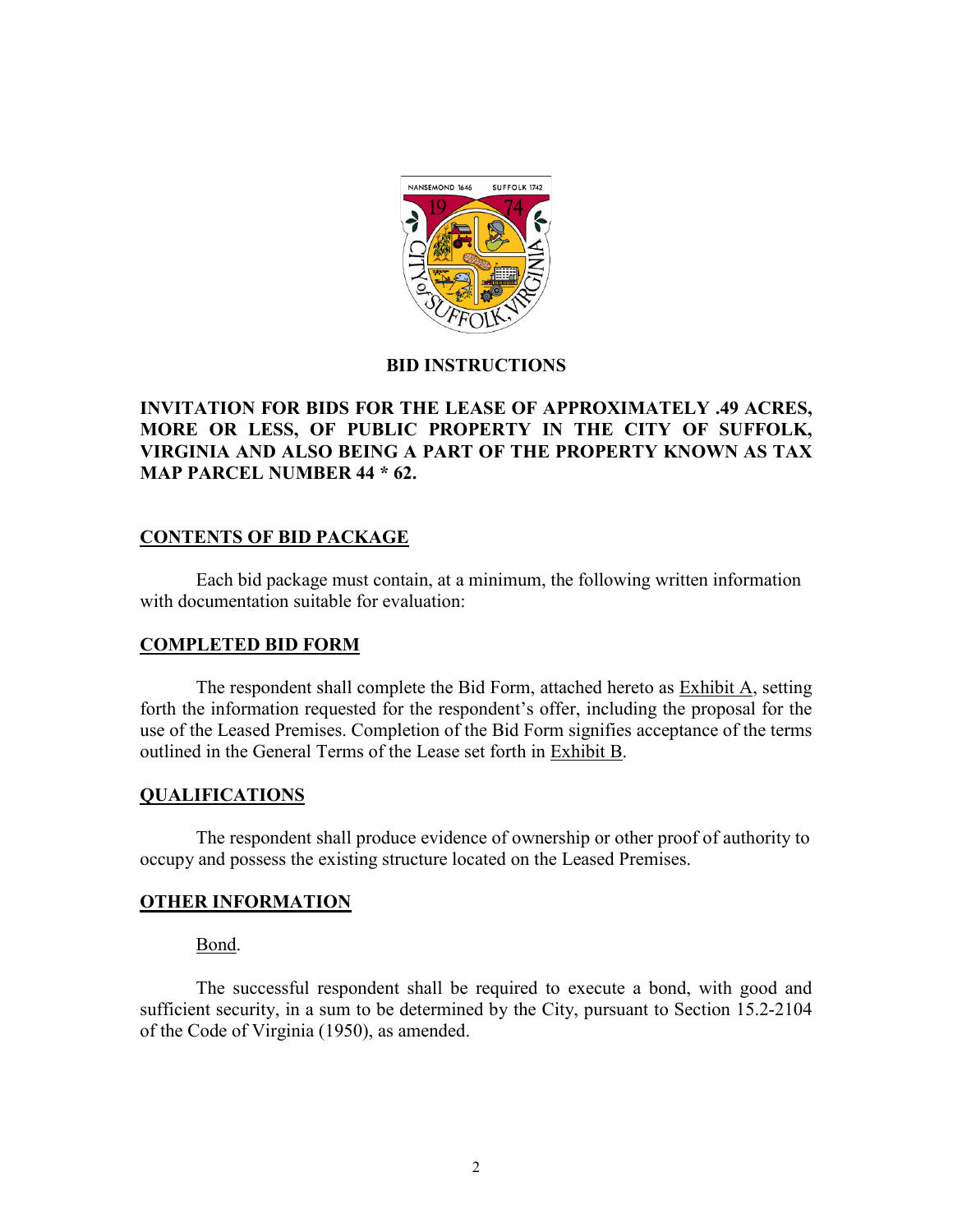### **PAYMENT FOR ADVERTISEMENT**

The successful respondent shall be required to reimburse the City for the cost of the advertisement inviting bids and proposing to make the grant of the Lease, pursuant to Section 15.2-2101 of the Code of Virginia (1950), as amended.

# **PROCESS**

All proposals must be submitted to the City's Purchasing Department by **12:00 noon, Tuesday, July 20, 2021.** All proposals received after **12:00 noon, Tuesday, July 20, 2021** shall not be received by the City's Purchasing Department, but may be offered to the Mayor of the City of Suffolk at the regular meeting of the City Council, which will be held in the City Council Chambers located in the City Hall Building at 442 W. Washington Street, Suffolk, Virginia on **Wednesday, July 21, 2021 at 6:00 p.m.**

The City of Suffolk reserves the right to reject any and all proposals, to proceed with a specific respondent or respondents, or to take any action that the City of Suffolk determines to be in the best interest of the City of Suffolk. The City of Suffolk also reserves the right to abandon the proposed lease after the award of the bid to the selected respondent but before entering into a lease, in the event the City elects for any reason whatsoever not to lease the property described herein as the "Leased Premises.

# **ATTACHMENTS:**

Exhibit A: Bid Form Exhibit B: General Terms of Lease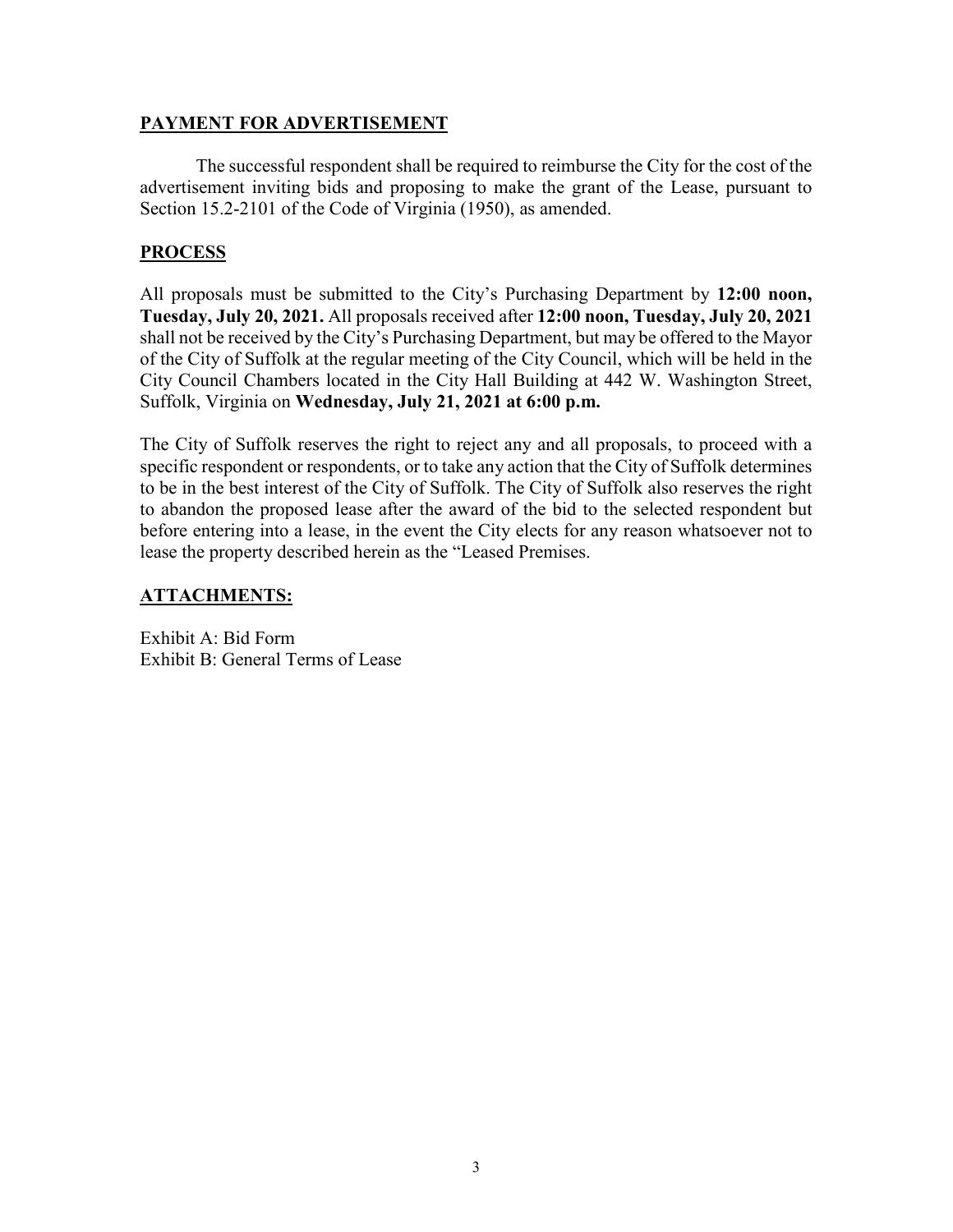### **EXHIBIT A**

# **INVITATION FOR BIDS FOR THE LEASE OF APPROXIMATELY .49 ACRES, MORE OR LESS, OF PUBLIC PROPERTY IN THE CITY OF SUFFOLK, VIRGINIA AND ALSO BEING A PART OF THE PROPERTY KNOWN AS TAX MAP PARCEL NUMBER 44 \* 62.**

#### **BID FORM**

In compliance with and subject to this Invitation for Bids, which is made pursuant to Virginia Code § 15.2-2101, and the documents herein specified, all of which are incorporated herein by reference, the undersigned bidder agrees to lease the Leased Premises for the purpose of maintaining an existing and occupied corporate airport hangar located on the Leased Premises, and including all permitted uses associated therewith.

Failure to complete all parts of this Bid Form and furnish Bid Submittal A as requested, may result in rejection of said bid. One (1) original, so marked, and nine (9) copies of the entire bid must be submitted. Completion of this Bid Form signifies acceptance of the terms outlined in the General Terms of the Lease set forth in Exhibit B.

### **1. BIDDER INFORMATION:**

**Name: \_\_\_\_\_\_\_\_\_\_\_\_\_\_\_\_\_\_\_\_\_\_\_\_\_\_\_\_\_\_\_\_\_\_\_**

Address:

**\_\_\_\_\_\_\_\_\_\_\_\_\_\_\_\_\_\_\_\_\_\_\_\_\_\_\_\_\_\_\_\_\_\_\_\_\_\_\_\_\_**

**I certify that the information provided herein is true and complete and that the bidder is legally qualified to perform the work and services included in this bid.** 

Bidder:

**By: \_\_\_\_\_\_\_\_\_\_\_\_\_\_\_\_\_\_\_\_\_\_\_\_\_\_\_\_**

**Title: \_\_\_\_\_\_\_\_\_\_\_\_\_\_\_\_\_\_\_\_\_\_\_\_\_\_\_\_**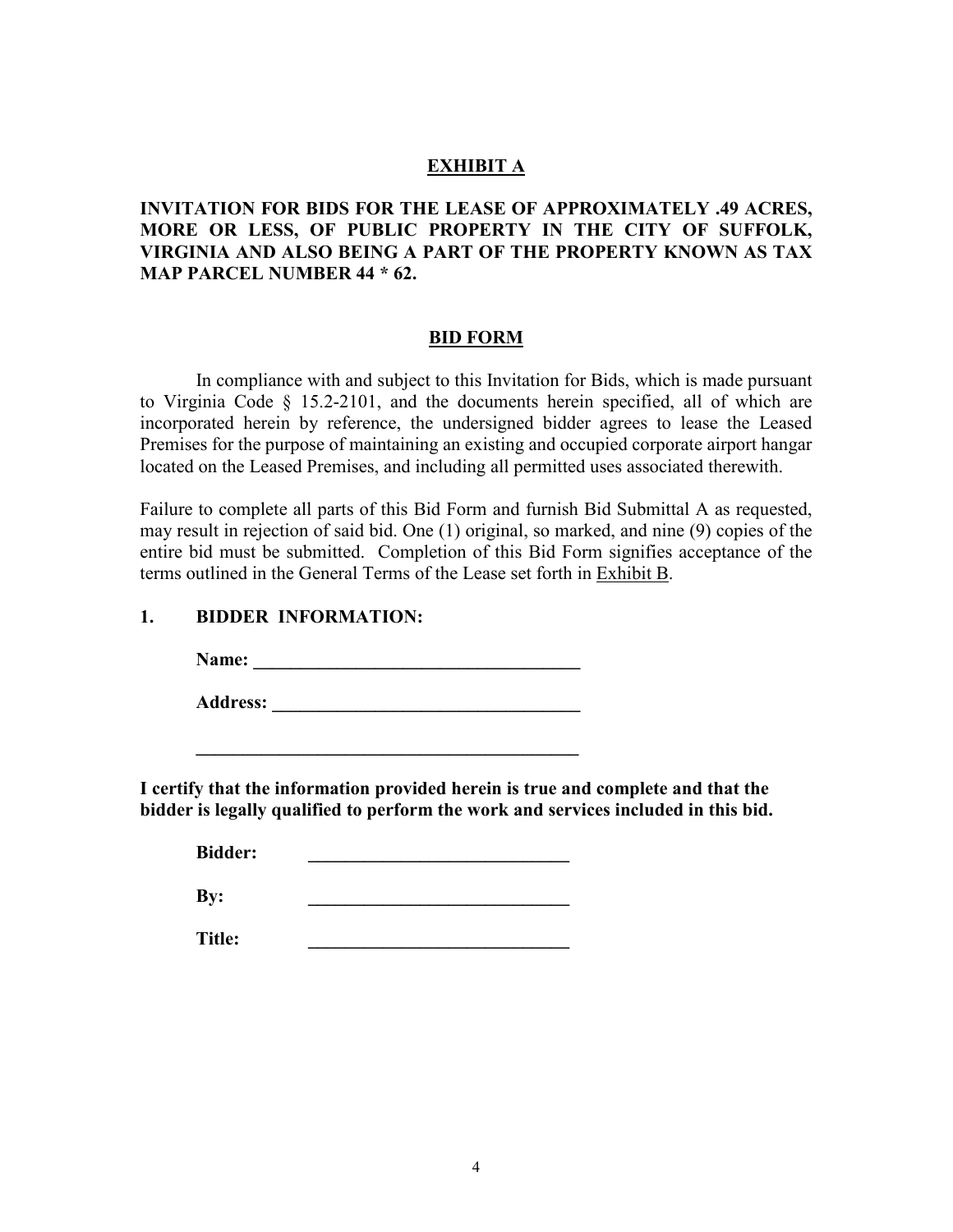### **2. BID SUBMITTALS**

Bidder shall complete and enclose with its Bid, the following bid submittals. Failure to do so may result in rejection of bid in its entirety:

Submittal A - Statement of Qualifications: The respondent shall produce evidence of ownership or other proof of authority to occupy and possess the existing structure located on the Leased Premises.

**-------------------------------------- END OF BID FORM ----------------------------------------**